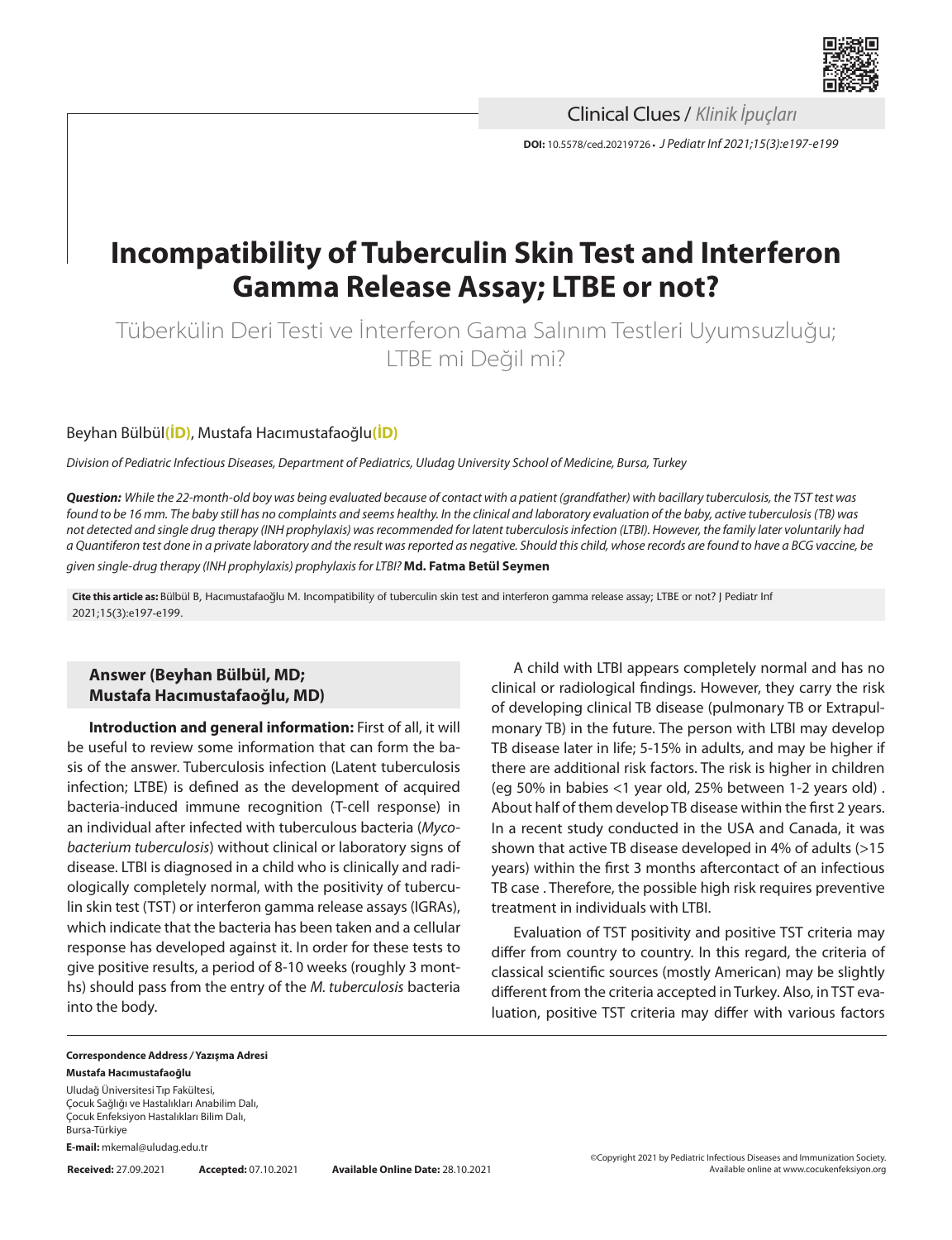and situations. Some of these include; high incidence of TB disease in the region where the child lives, previous BCG vaccination status, age group (young children are in the high risk), situations where the risk of developing disseminated TB disease after LTBI is expected to be high (for example, TST is considered positive >10mm in children <4 years old), suppression of the immune system (TST positivity is considered as >5 mm), the presence of clinical and radiological findings suggestive of TB (TST positivity is accepted as >5 mm), close contact with a contagious TB patient (TST positivity is considered as >5 mm). Performing the TST with the appropriate technique and measuring it correctly also affects the TST result. The fact that TST is affected by BCG vaccine (eg the risk of false positivity in BCG vaccinees) is one of its most important drawbacks. The ability of the BCG vaccine to affect TST weakens over the years. In general, medical literature interpret TST independently of BCG vaccine status and use the same criteria for vaccinated and unvaccinated. In Turkey, a TST positivity is generally considered to be >15 mm in children with a healthy immune system, if they are vaccinated, >10 mm if they are unvaccinated, and >5 mm in children with a suppressed immune system.

Interferon gamma release tests (IGRAs) allow the detection of previously sensitized T lymphocytes in the blood that recognize specific antigens for *M. tuberculosis*. Unlike TST, it is an in vitro test. Its positivity suggests the diagnosis of LTBI. IGRA is not affected by the BCG vaccine, which is an advantage in a vaccinated child. Studies conducted in children aged >2 years, it has been shown that IGRA is more specific than TST. However, it should be kept in mind that IGRA is much more expensive than TST, and tests are not available everywhere. In addition, inadequate blood collection and laboratory working conditions (such as delay in sample processing, incubator malfunction, technical errors) may also affect the quality of the test. High rates of indeterminate IGRA results have especially been reported in children <5 years of age tested with IGRA.

**Which LTBI diagnostic test (TST or IGRAs) should be preferred?:** Generally <2 years or <5 years TST is preferred to IGRAs. IGRA tests if available, can be preferred, especially for people over 2-5 years old, especially those vaccinated with BCG. However, there is insufficient evidence to recommend a choice between TST or IGRAs if there is a history of contact with a contagious person aged >5 years or if there is a high risk of conversion to TB disease. In addition, even at the age of >5 years, TST is considered an acceptable alternative if there is no opportunity for IGRAs (such as no laboratory, test can not be performed, cannot be performed due to cost). Having an experienced healthcare worker for TST can also increase confidence in TST.

**Would it be appropriate to run both tests in each patient, if available?:** In general, there is no recommendation for routine testing of both tests for the same patient to diagnose LTBI. According to the American Thoracic Society (ATS) and the Infectious Diseases Society of America (IDSA), no testing is indicated if a patient has a low risk of TB infection and a low risk of progression in a developing disease. If a test has been done and if it is positive, it is necessary to repeat it with another test (TST or IGRAs), and if both test results are positive, LTBI should be considered. In Turkey, the recommended test under 5 years of age is TST, and confirmation of the patient with IGRAs is not routinely recommended.

# **Within the framework of these general approaches, the answer to the question is;**

- 1. First of all, this 22-month-old baby is in the high-risk group both for the development of TB disease (as well as the development of disseminated TB disease) because she is <4 years old, and for being in close contact with an infectious adult.
- 2. According to the American Academy of Pediatrics (AAP), in children <2 years old, and according to the Turkish Ministry of Health guidelines and ATS/IDSA in children <5 years old, TST is a preferred diagnostic method for LTBI over IGRAs. Therefore, TST is the diagnostic approach to be preferred in this patient. Checking the result with a second test in a risky age group for which TST is recommended is not recommended routinely in the world and in our country. Therefore, IGRAs are not recommended for such a high-risk patient who has undergone TST.
- 3. Actually, according to classical information ; if there is >5 mm TST response in children who have close contact with an infectious adult, and >10 mm in children aged <4 years, even if there is no history of contact (independent of BCG vaccine), it is recommended to consider the diagnosis of LTBI and give prophylactic treatment.

**In conclusion and briefly;** In Turkey, according to the Ministry of Health guideline, this baby with a positive TST (16mm; vaccinated and having >15 mm TST) should be consideed as LTBI. She should be considered a risk group, would be appropriate to receive treatment with a single drug (prophylactic treatment) with the diagnosis of LTBI.

### **References**

*1. T.C. Sağlık Bakanlığı. Tüberküloz Tanı ve Tedavi Rehberi, 2. Baskı Ankara 2019. Ed: Kara F. Available from: https://hsgm.saglik.gov.tr/depo/birimler/tuberkuloz\_db/haberler/Tuberkuloz\_Tani\_Ve\_Tedavi\_Rehberi\_/ Tuberkuloz\_Tani\_ve\_Tedavi\_Rehberi.pdf. Accessed: 12 October 2021. [CrossRef]*

*<sup>2.</sup> Menzies D. Approach to diagnosis of latent tuberculosis infection (tuberculosis screening) in adults.Ed: von Reyn CF. Available from: https:// www.uptodate.com/contents/approach-to-diagnosis-of-latent-tuberculosis-infection-tuberculosis-screening-in-adults? Accessed: 12 October 2021. [CrossRef]*